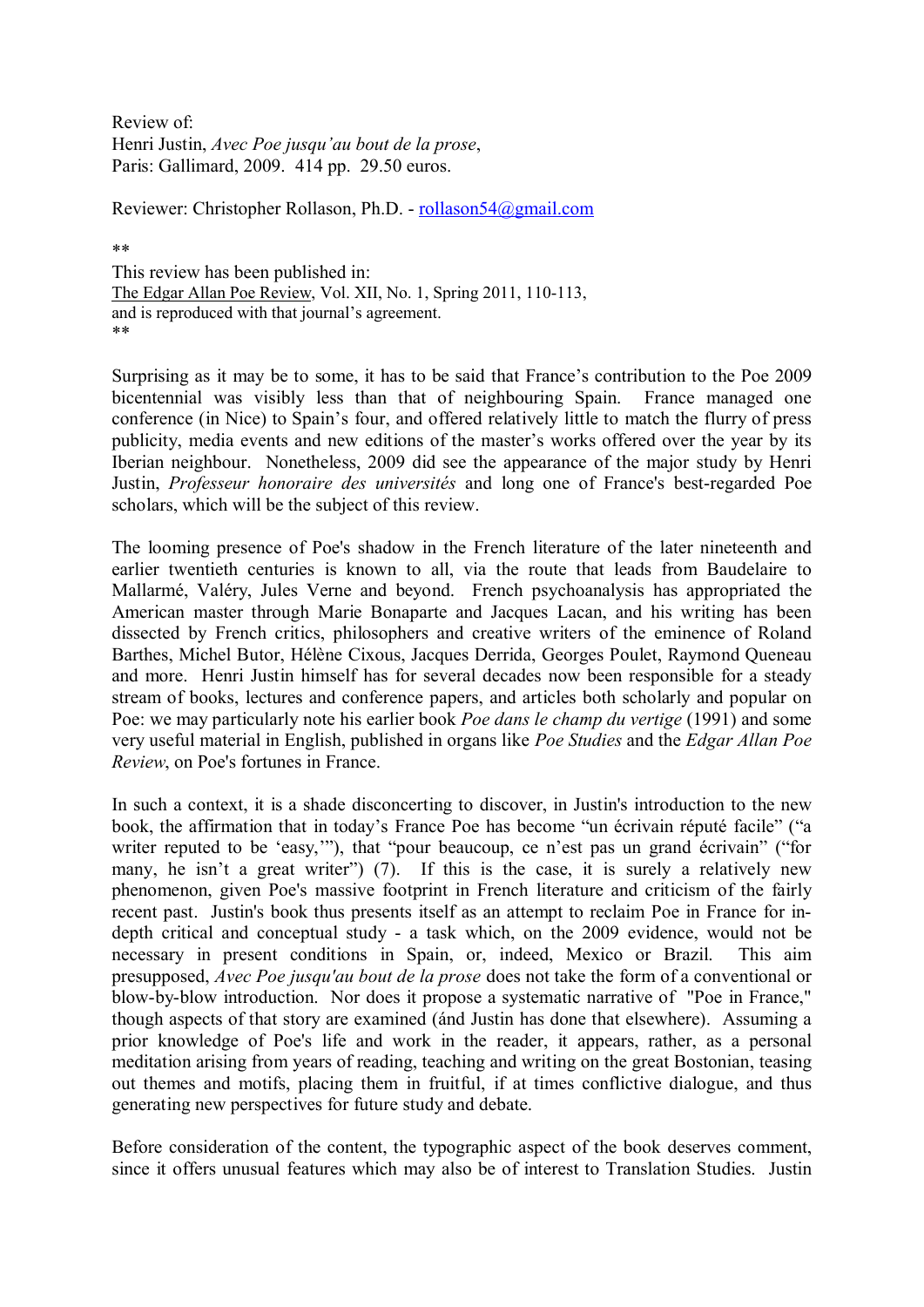quotes Poe throughout in French (not giving the original English unless specific lexical comment is imperative), in what might be called a series of *hybrid* translations: based on those of Baudelaire and Mallarmé (or, in their default, the late twentieth-century versions of Jean-Marie Maguin and Claude Richard) but corrected or refined by the author where he deems necessary (this is also true of the French titles to Poe's texts, many of those used here not being Baudelaire's). Justin's view is that, despite its near-sacrosanct canonic status, the Baudelaire translation, which indeed is not error-free, needs either revision or replacement if Poe is to be fully understood in our times (390-92). Meanwhile, in this book Justin's textual changes are indicated, within a given quotation, in a different font from that of the base translations. This unusual and effective typographic device is new to the present reviewer, who believes it could be usefully applied to other translational contexts. The Poe who heralded technological advances in the world of print would no doubt have approved, and Justin is to be congratulated on his originality here.

Justin's Poe is an explorer and questioner of limits, endlessly desiring to go beyond surfaces and penetrate the depths of things–interrogating and shifting the limits of language, the mind, and, finally, in *Eureka*, human knowledge of the universe. The key image is the inside of the maelstrom, the key figure the detective, the key question the "what was it?" of "The Fall of the House of Usher" and "Ligeia". Poe is seen as a writer who not only creates new genres (as famously in the detective story) but fuses existing ones to generate remarkable hybrids ("criticism-fiction' in "The Philosophy of Composition," "research-fiction" in *Eureka*).

There are sections on Poe's life, on *Pym*, the poems and the criticism, and on Poe and psychoanalysis, but the heart of Justin's argument lies in his detailed, textually hypersensitive readings of the major tales–assembled above all into the familiar clusters that Poe criticism since Bonaparte has made us expect: the "marriage group," the tales of ratiocination, the murder tales. At the same time, coherence across the groups is evoked in, for instance, an admirable passage where Justin examines Poe's "sense of an ending" and shows how apparently diverse tales are linked by the finality of apocalyptic conclusions of the type "and– going down," "*She was dead!*'"or "Thus ended all" (64); or in another where the recurrent metaphor of the interior is analysed in its role as symbol of the characters' mental state ("Chaque 'chambre' est un psycho-univers") ("Each 'room' is a psycho-universe") (105-09).

The psychological/psychoanalytic approach (Poe as explorer of the maelstrom of the mind), yields some rich insights. The Poe-Bonaparte-Lacan narrative is revisited, with Justin revelling in the irony of Bonaparte's patient-on-the-couch becoming Lacan's master analyst (254-55). There is an intricate analysis of Poe's motif of perversity (291-99), tracing it from "The Black Cat" and "The Imp of the Perverse" to its significant occurrences elsewhere in the work. Here, though, strangely and despite the example of a French predecessor like Hélène Cixous, Justin does not directly mention the uncanny kinship between Poe's perverse and the Freudian category of Thanatos, this despite his evoking both Freud's "The 'Uncanny'" and the notion of the death-drive elsewhere in the study (256-59). At one point, Justin declares: "Poe ... pourrait bien avoir annoncé Freud" ("Poe ... could indeed have heralded Freud") (255), but–at a time when Freudian science stands in need of defence in France against its postmodern detractors–the case for that position could perhaps have been made more bitingly and succinctly.

If there is a unifying thread in Poe's work as elucidated by Justin, it is that of *detection*, the Ariadne's skein that guides his readers through the psyche's labyrinth and allows them to emerge free of its monsters. The theme is pursued through the analysis of the tales of